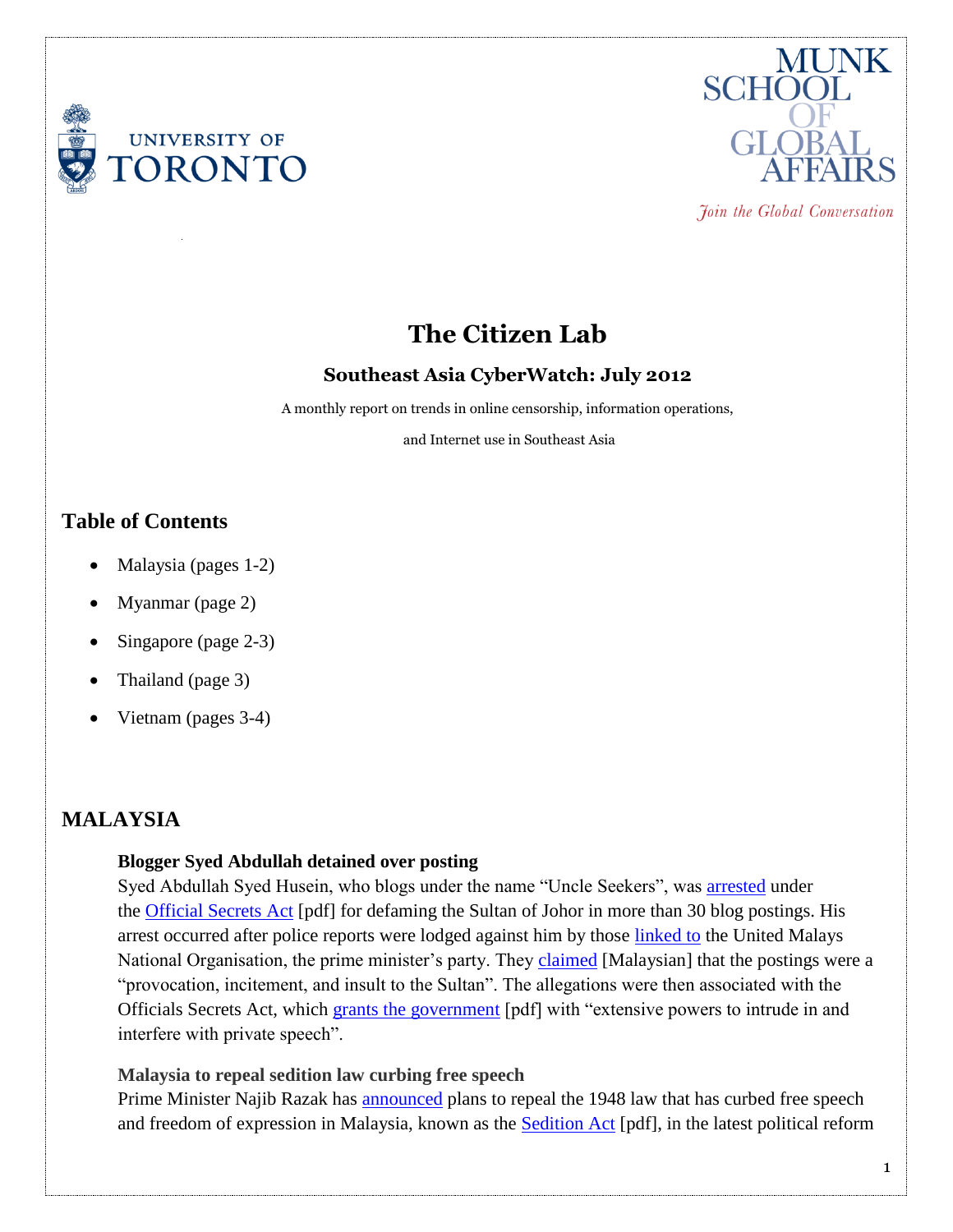before general elections. The 64-year-old law will be [replaced with](http://www.freemalaysiatoday.com/category/nation/2012/07/11/najib-repeals-sedition-act/) a National Harmony Act, which the government say is intended to preserve the right to freedom of speech while protecting national unity. Razak has instructed Attorney General Abdul Gani Patail to hold public consultations before the new legislation is put together. [Human rights activists](http://www.abc.net.au/news/2012-07-12/an-malaysia-sedition/4126302) and the [opposition,](http://www.themalaysianinsider.com/malaysia/article/dont-repackage-sedition-act-pkr-mp-tells-najib/) however, are skeptical about the new law and demand for the government to make its drafting process open and transparent. Zulkifli Anwar Ulhaque's [recent arrest,](http://www.hrw.org/news/2012/07/31/malaysia-cartoonist-case-tests-freedoms) otherwise known as Zunar, who uses political cartoons to highlight government's failings and as a result, was detained for sedition, is illustrative of why the draconian Act needs to be revoked.

## **MYANMAR**

**Government moves to reform the country's telecommunications sector** The next step on Burma's path to democracy appears to be reforming the country's telecommunications policy. Due to poor infrastructure, prohibitively high costs, and tight government control, [estimates](http://www.mizzima.com/business/7511-burmese-govt-to-let-foreign-firms-into-telephone-internet-market.html) say that 96 percent of the country's 60 million people lack access to Internet and telephone services. Censorship of the Internet and print media has also been extremely pervasive, and the government routinely arrests journalists, bloggers, and netizens. The government, however, has taken steps to ease this control, including [lifting restrictions](http://www.bbc.co.uk/news/world-asia-pacific-18814045) on 30,000 websites in September 2011, which has allowed citizens to view content that was previously prohibited, including political content. The Ministry of Communications says it is now liberalizing communications networks with a goal of increasing mobile penetration by 50 percent by 2015, providing more Burmese people access to the Internet, and [encouraging foreign investment](http://www.dvb.no/news/burma-calls-for-investment-in-telecom-sector/22854) in the country. Information Minister Kyaw Hsan has also announced that a new media law is being drafted that will abolish censorship in favour of a selfregulating press council.

The country has been praised for its reforms to date, including the release of many poitical prisoners. If it continues along this path, [Reporters Without Borders](http://en.rsf.org/burma-burma-12-03-2012,42076.html) (RSF) has stated that it will remove the country from its list of "Enemies of the Internet". The phrase "cautious optimism" is often use to describe Burma, however, as many political prisoners remain in prison, and censorship and surveillance of the Internet are not yet a thing of the past.

## **SINGAPORE**

#### **Blogger asked to apologize for court criticism**

Blogger Alex Au was [ordered](http://www.asiaone.com/News/Latest%2BNews/Science%2Band%2BTech/Story/A1Story20120714-359089.html) by Singaporean authorities to publish a letter of apology and erase an offending blog post, titled ["Woffles Wu case hits a nerve"](http://yawningbread.wordpress.com/2012/06/18/woffles-wu-case-hits-a-nerve/), within the week or face legal action. In the post, he implied that Wu was treated favorably by the courts. Dr. Wu, a prominent 52-year-old plastic surgeon was fined S\$1,000 last month for getting an elderly employee to take the rap for him for a speeding offence. The Attorney-General's Chambers [said](http://www.asiaone.com/News/Latest%2BNews/Science%2Band%2BTech/Story/A1Story20120714-359089.html) that the June 18 post "alleged that the Singapore courts are biased towards those whom the author, Mr Au Waipang, described as wellconnected". Subsequently, Minister for Information, Communications and the Arts Yaacob Ibrahim said that the government has no plans to clamp down on the Internet. Nevertheless, for months now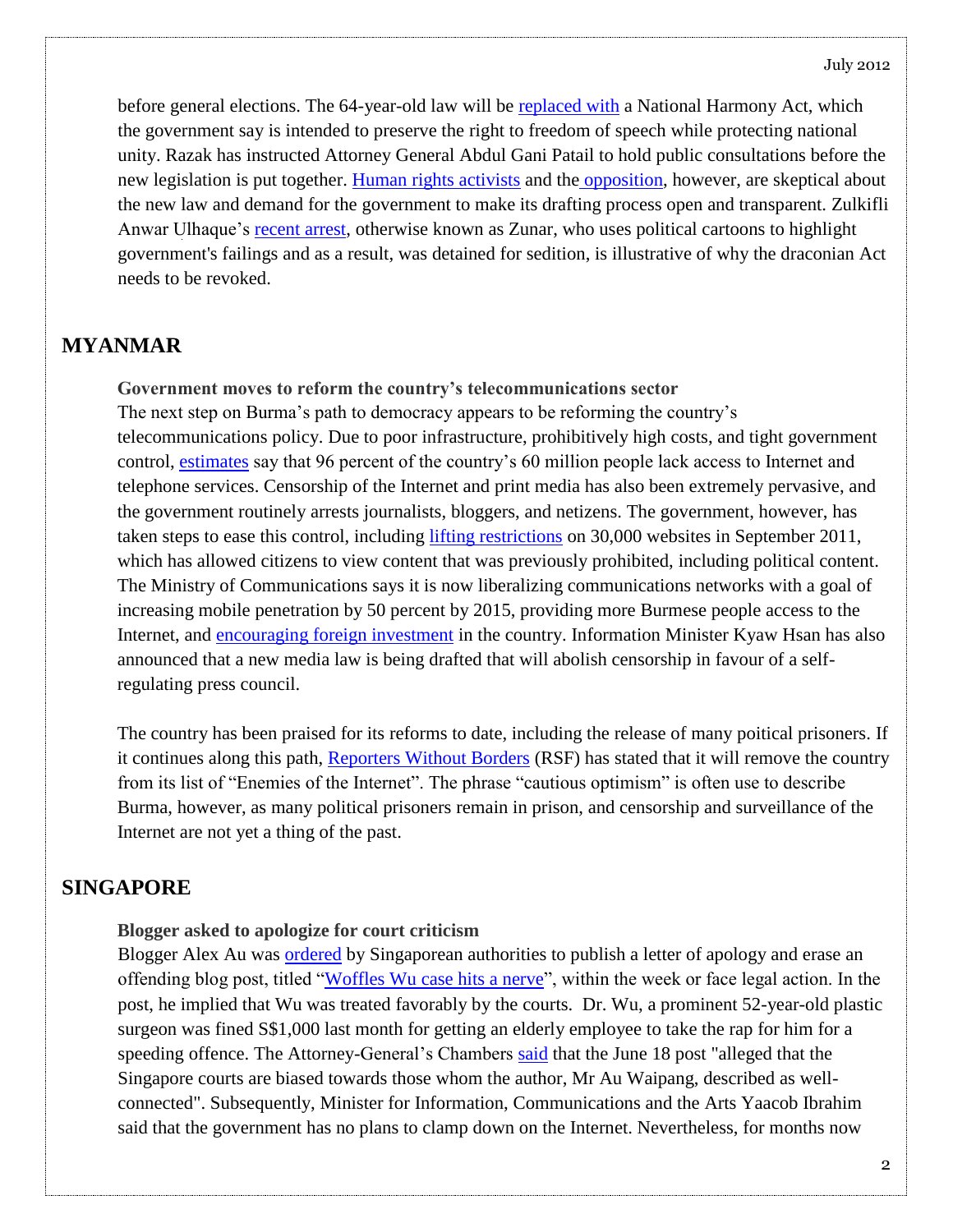Ibrahim has been encouraging the online community to come up with a [code of conduct](http://news.asiaone.com/News/Latest%2BNews/Science%2Band%2BTech/Story/A1Story20120716-359283.html) on "responsible online behavior" and maintained that "Whatever you do in the online space must reflect what you do in the real world."

#### **Media Literary Council to monitor online behaviour**

Bloggers, government officials, academics, journalists and social-media practitioners met in a [closed](http://news.asiaone.com/News/Latest%2BNews/Science%2Band%2BTech/Story/A1Story20120716-359283.html)[door discussion](http://news.asiaone.com/News/Latest%2BNews/Science%2Band%2BTech/Story/A1Story20120716-359283.html) over the creation of a code of conduct on responsible online behavior in April. Several of them had said "no" to the code as they were concerned that it would provide a mechanism for the government to restrict free speech online. The government, however, has taken a step further toward the achievement of this goal by [establishing](http://www.mda.gov.sg/NewsAndEvents/PressRelease/2012/Pages/31072012.aspx) a 21-member Media Literary Council to "to spearhead public education on media literacy and cyber wellness". Internet users in Singapore, however, are expressing doubt about the role of the council. Some are [concerned,](http://seayouthsayso.com/does-singapores-media-literacy-council-have-anything-to-do-with-media-literacy) for instance, that the council will spend its time "telling us what we can or cannot say and do online."

### **THAILAND**

#### **King pardons US citizen charged under lèse-majesté laws**

A Thai-born U.S citizen, Lerpong Wichaikhammat (more commonly known by his American name, Joe Gordon), was [pardoned](http://www.guardian.co.uk/world/2012/jul/11/thai-king-pardons-american-insulting) by King Bhumibol Adulyadej on July 9. In December, Gordon was found guilty of defaming the king under Thailand's archaic lèse-majesté laws, and was serving a two and a half year jail term. He had been [charged](https://thaipoliticalprisoners.wordpress.com/decidedcases/joseph-gordon/) for translating parts of an unauthorized biography of the Thai King by Paul Handley called *The King Never Smiles*, and posting links that allowed it to be downloaded. The book is banned in Thailand because of "contents which could affect national security and the good morality of the people". Gordon's is one of many recent cases that have drawn [international attention](https://www.nytimes.com/2012/07/12/world/asia/pardon-for-american-convicted-of-insulting-thai-king.html) to the use of lèse-majesté law to restrict freedom of expression online. [Southeast Asia Cyber Watch](https://citizenlab.org/2012/06/southeast-asia-cyber-watch-issue-1/) previously reported on the case of Chiranuch Premchaiporn, who was sentenced in May to a one-year suspended prison term for failing to promptly remove comments that defame the royal family on the forum that she moderated.

### **VIETNAM**

#### **Blogger detained**

Blogger and rights activist, Huynh Thuc Vy, was briefly [detained](http://advocacy.globalvoicesonline.org/2012/07/11/netizenreport-blackout/) on July 6 and faces charges and harsh penalties under Article 79 for her allegedly "anti-state" activities. Huynh's house in Ho Chi Minh City was also raided, and police confiscated two laptops and mobile telephones. It is not clear whether the charges against her relate to her blogging or protest activities. Vietnamese authorities have [targeted and harassed](https://www.cpj.org/2012/07/blogger-harassed-briefly-detained-by-police-in-vie.php) Huynh since she began writing about human rights issues in 2008. She has been subjected to hefty fines, arbitrary detention and police raids of her home.

#### **Imprisoned blogger's moth self-immolates in protest**

The mother of prominent Vietnamese blogger, Ta Phong Tan, set herself on fire on July 30 to [protest](http://www.rfa.org/english/news/vietnam/selfimmolation-07302012130922.html) her daughter's detention on charges of anti-state propaganda. Ta Phong Tan, a former police